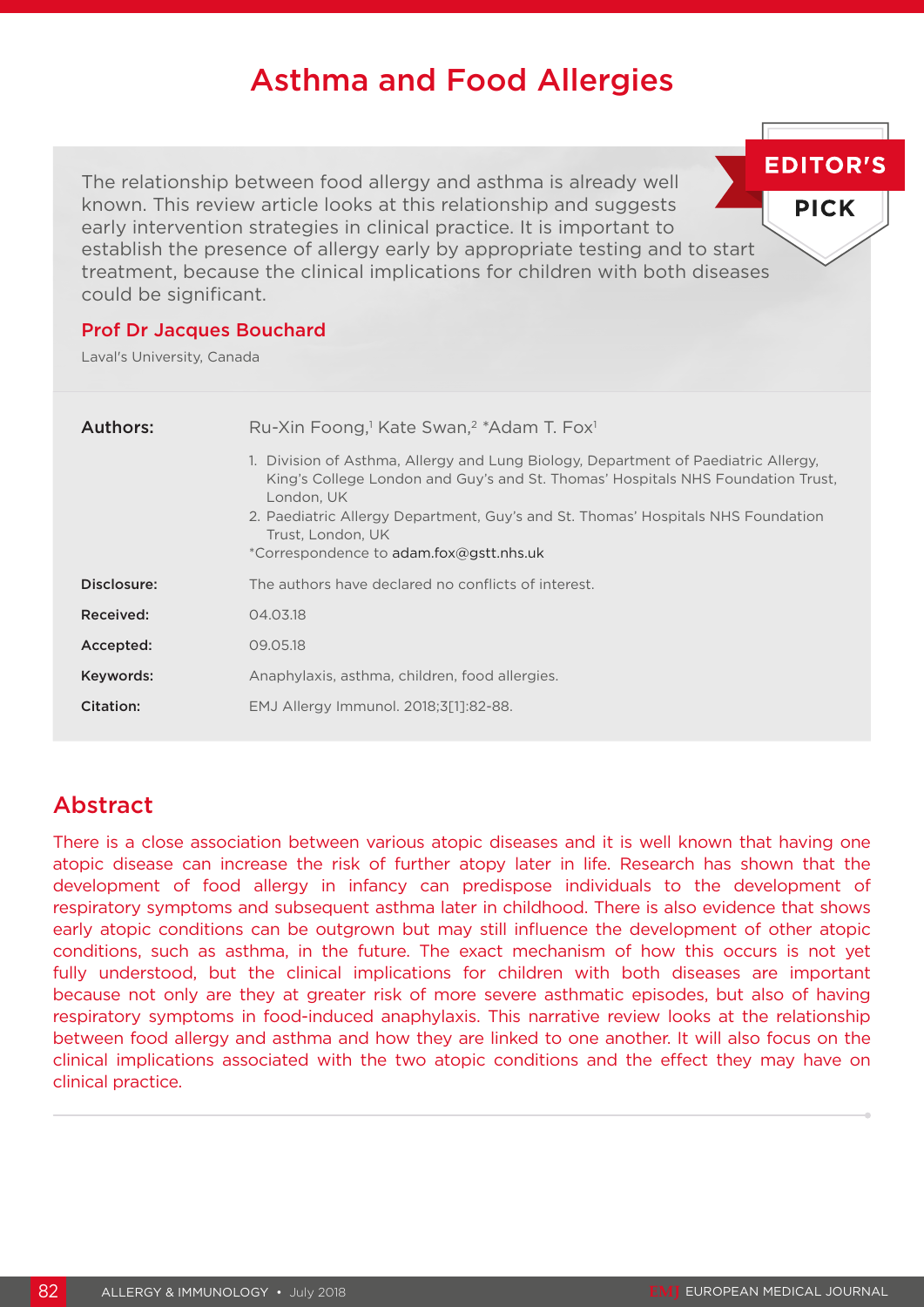# **BACKGROUND**

There is a long-established link between allergic diseases in atopic individuals, whereby having one atopic condition can predispose that individual to others. These diseases include asthma, allergic rhinitis or hayfever, eczema, and food allergies, and they are increasingly common in the paediatric population. There are a multitude of contributing factors, including genetic and environmental, with research providing supportive evidence that there are genes that predispose individuals to atopic conditions.<sup>1,2</sup> A recent systematic review of sibling and twin data found that genetics played a bigger role in predisposing eczema patients to both hayfever and asthma compared to environmental factors, but the link between these atopic conditions was independent of shared early-life environmental factors.2

The natural progression in the development of atopy is often referred to as the 'atopic march'.<sup>2,3</sup> The most common pathway along the atopic march is for children to develop eczema during infancy and then, as they get older, they may develop food allergies, followed by allergic rhinitis and asthma. Allergic sensitisation to food early in life has been shown to be associated with the later development of respiratory symptoms and/or asthma. This review article looks more closely at this link between food allergy and asthma.

#### FOOD ALLERGY

The prevalence of food allergy has increased over the last 20 years, $4,5$  which has also led to increased research into food allergies in children. Depending on the country, approximately 4–10% of children have food allergies, which usually develop early in life.<sup>6-8</sup> A food allergy is defined as an adverse immunological reaction that occurs upon exposure to a food and is reproducible following repeat exposure.<sup>9</sup> These immunological reactions are classified as immunoglobulin E (IgE) or non-IgE depending on the clinical history of presenting symptoms and the results of the investigations, such as skin prick tests, specific IgE levels in the blood, and oral food challenges. Food allergies often present during infancy; in fact, research has

shown that in some locations >10% of children aged 1 year old have a food allergy.<sup>10</sup> Common foods that children are allergic to include eggs, cow's milk, wheat, and peanuts.<sup>8</sup> There are various routes by which allergen exposure can occur; for example, it can occur orally via the gastrointestinal tract, cutaneously via the skin barrier, or via inhalation through the respiratory tract. Allergy develops following exposure of an allergen to the immune system, namely antigenpresenting cells that engulf the allergen and activate naïve CD4 T-helper lymphocytes, which results in the production of antigen-specific antibodies to the allergen by mature B cells. These antibodies bind to mast cell surface receptors in various tissues of the body, as well as to cell-surface receptors on basophils in the bloodstream. Thus, on repeat exposure, the allergen binds and crosslinks these specific IgE antibodies triggering degranulation and release of inflammatory mediators, thus causing an allergic reaction.<sup>11</sup> IgE-mediated allergic reactions to food have a rapid onset after exposure to the allergen (usually <2 hours) and can present with various symptoms, such as respiratory (wheeze, shortness of breath, difficulty in breathing), gastrointestinal (vomiting, diarrhoea), and skin (urticaria, rash), or, if severe, anaphylaxis. Lower respiratory symptoms are commonly seen in food-allergic reactions in asthma patients, although asthma is rarely seen as the sole manifestation of food allergy presentations.<sup>12</sup> Non-IgE-mediated food allergy has a slower onset of symptoms, which can be chronic in nature due to ongoing allergen exposure and can occur if the association between the allergen and the symptoms is not recognised. Symptoms of non-IgE-mediated allergy mimic many common childhood conditions, such as eczema, gastro-oesophageal reflux, and constipation, but can also present with chronic mucousy stools.

Children with food allergies are at risk of developing other allergic conditions, but there are little data available on long-term outcomes of food allergy in infancy and childhood in terms of the future development of other allergic conditions. A recent study by Peters et al. $^{13}$  found that 40-50% of the children diagnosed with challenge-confirmed food allergy at 1 year of age had symptoms of an allergic disease, such as wheeze, itchy rash, and/or nose symptoms, in the first 4 years of their life.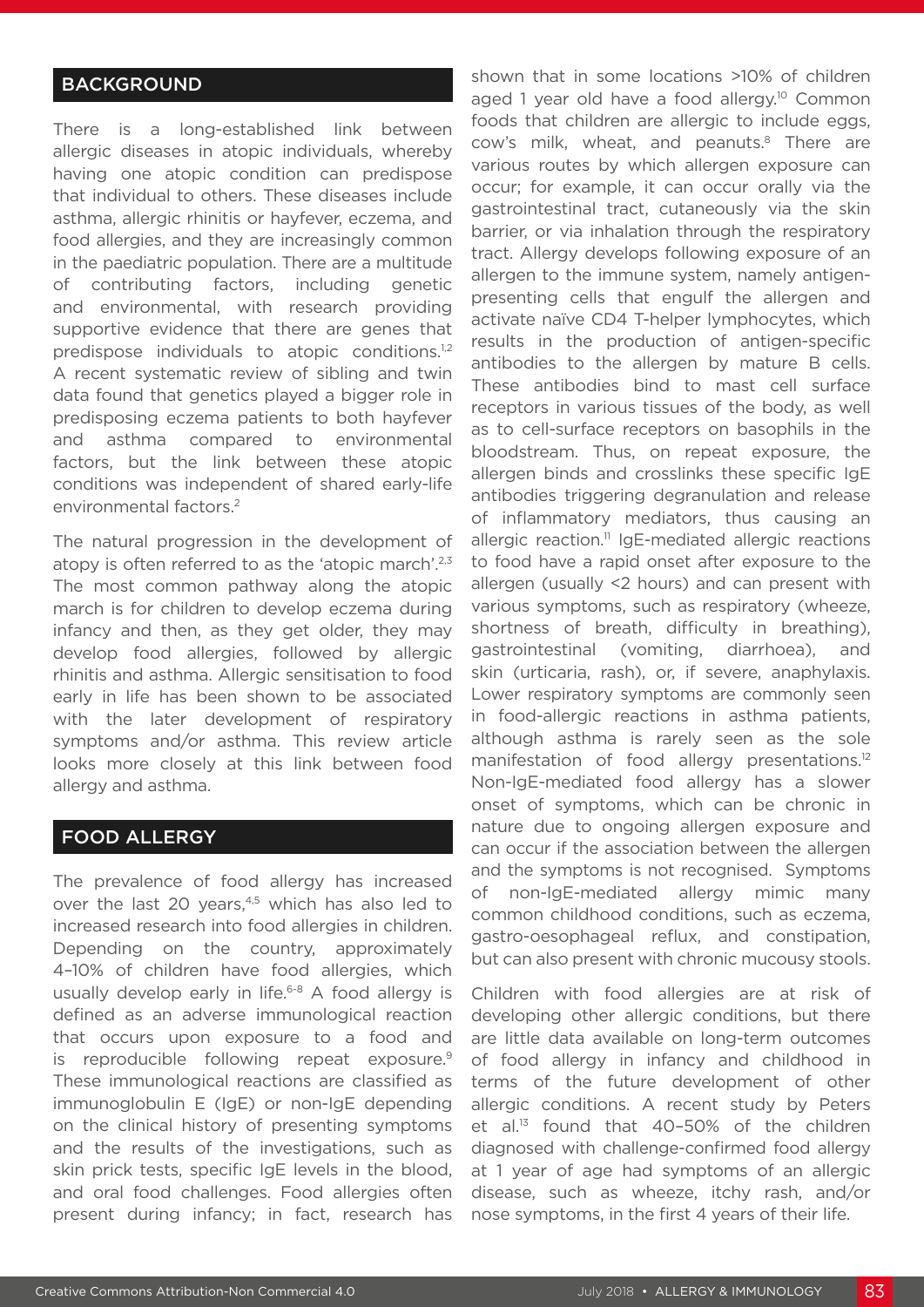# **ASTHMA**

Asthma is a chronic disease affecting approximately 9% of children around the world and is characterised by inflammation of the airways and bronchial hyper-reactivity causing recurrent symptoms of cough, wheeze, shortness of breath, and difficulty breathing.<sup>2,14</sup> The pathophysiology in acute episodes of airway narrowing is the result of a combination of factors, including an increase in populations of inflammatory cells (i.e., mast cells, eosinophils, macrophages, lymphocytes, dendritic cells), which, when triggered, produce mediators that result in airway hyper-responsiveness and narrowing.15 However, with recurrent episodes and disease progression, airway changes can continue to progress and eventually result in airway remodelling, such as increased smooth muscle, thickening of the basement membrane, and a loss of normal distensibility of the airway.15 Traditionally, there has been a focus on controlling the inflammation with inhaled corticosteroids and relieving the bronchial constriction with bronchodilators such as salbutamol. This occurs in conjunction with anticipation of the impact of physical triggers such as exercise, pollution, and cold air. While this is still important, there is an increasing recognition that there may be an allergic component in the development of asthma with aeroallergens (i.e., house dust mite, cat and dog dander, grass and tree pollens) being predominant triggers. These children often have positive skin prick tests and/or specific IgE blood tests to the common allergens, which makes it relatively straightforward to identify the triggers and, in some cases, make efforts to try and avoid them.<sup>16</sup> There have also been studies that show that children as young as 6 months of age with high levels of IgE and reactivity to aeroallergens have an increased risk of developing asthma.17,18

Various atopic phenotypes have been reported in the literature that describe how the presence of different risk factors (i.e., sensitisation to specific allergens) are linked to the risk of asthma progression.<sup>19</sup> The phenotypes include sensitisation based on type of allergen (e.g., dust mite compared to non-dust mite) or early or late sensitisation.<sup>19</sup> One study found that the risk of new-onset bronchial hyperresponsiveness was highest in children who

had early sensitisation to outdoor allergens (including *Alternaria* mould) and later sensitisation to indoor allergens (including *Aspergillus* mould).20 Other studies have looked at sensitisation in birth cohorts to various allergens, and these studies resulted in the finding that the development of asthma at 6 years of age was associated with earlier sensitisation to dog and cat allergens.<sup>21,22</sup>

There is also evidence to suggest that aerosolised food proteins can induce foodtriggered asthmatic episodes as the inhalation of allergenic food proteins stimulates an inflammatory reaction of the mast cells in the airways causing wheeze and shortness of breath.14 Occupational asthma has been described extensively in adults because of chronic inhalation of food allergens in a work environment. The wheeze of a baker with asthma occurs due to inhaled flour proteins triggering a localised IgE-mediated reaction.<sup>23</sup> Chronic exposure to aerosolised fish can cause the same problem and these aerosolised proteins have been detected in fish markets.<sup>24</sup> In a study of a paediatric cohort with proven IgE-mediated food allergy and asthma, the researchers found that even with dietary avoidance of the food the children were allergic to (i.e., fish, milk, eggs, chickpeas, buckwheat), if the families continued to cook the allergenic food in the home environment, the children's asthma symptoms were worsened due to environmental exposure to the food. However, if the families stopped cooking the allergenic foods in the home environment, there was a reduction in the child's asthma symptoms and also in their need for inhaled corticosteroid treatment.25

There have also been studies that have looked at respiratory symptoms as a result of exposure to airborne food particles on flights.<sup>26</sup> In a study on adults who self-reported an allergic reaction to peanuts, tree nuts, or seeds during a flight, 9% reported a reaction on planes, with the most commonly reported mode of exposure being inhalation of airborne particles.<sup>26,27</sup> However, in a study of children with severe or reported inhalational reactions to peanut who had blind inhalational peanut challenges (i.e., peanut butter was held 12 inches from the face for 10 minutes), they did not exhibit any allergic symptoms.<sup>28</sup> Furthermore, a study conducted by Brough et al.<sup>29</sup> looked at the distribution of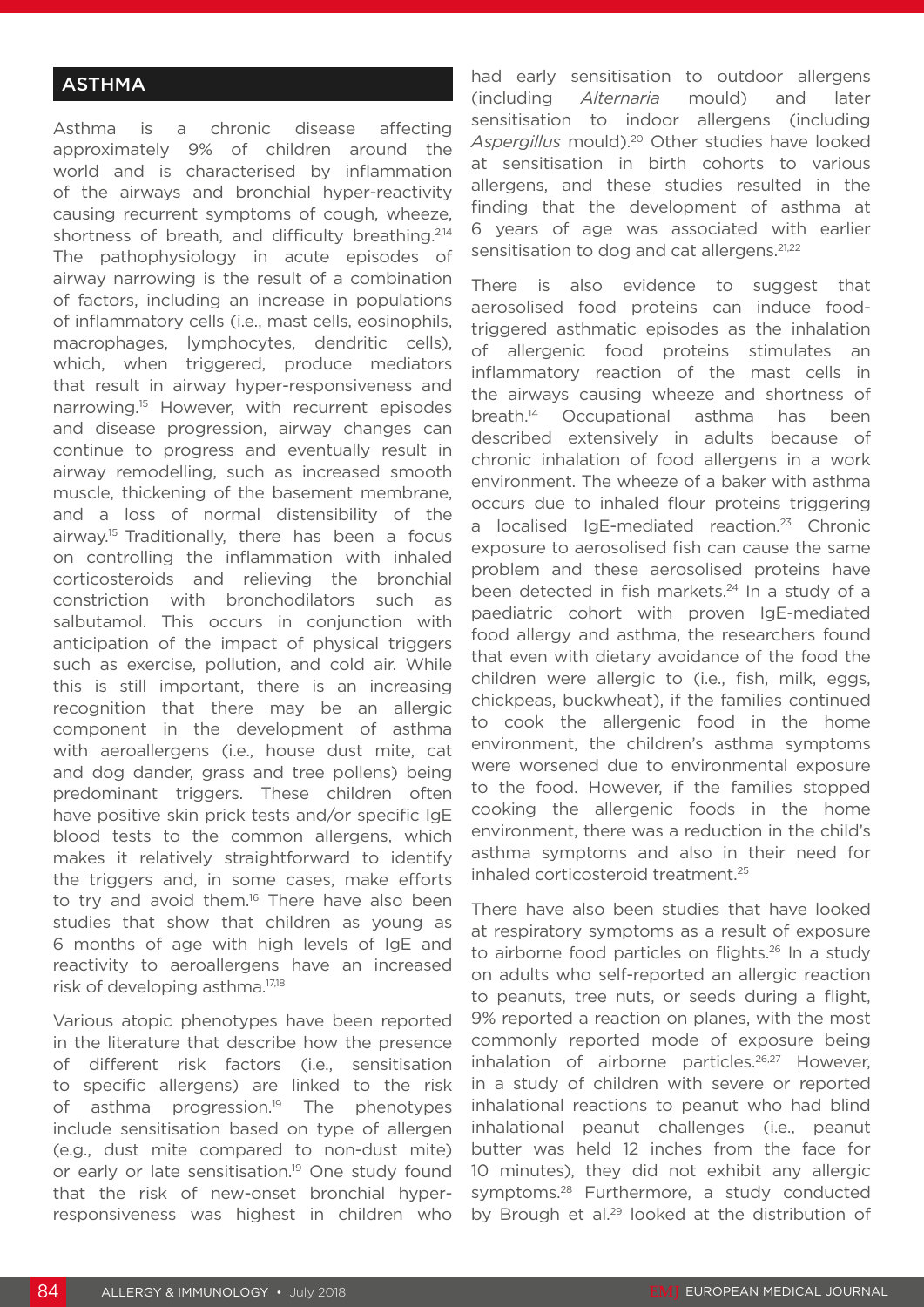peanut protein in the home environment by measuring airborne peanut protein levels in a number of simulated scenarios and found that peanut protein was unlikely to be transferred into the environment by aerosolisation.

# THE LINK BETWEEN ASTHMA AND FOOD ALLERGY

Food allergy and asthma are known to coexist, but the extent to which they may impact one another is still not fully established. Approximately half of children with food allergies have reactions that involve respiratory symptoms<sup>30</sup> and of children who have asthma, 4–8% have food allergy.31

There is indirect evidence that food allergic infants have an increased risk of developing asthma later in life.<sup>32-34</sup> Illi et al.<sup>35</sup> found that a strong predictor of asthma development by school age was food sensitisation early in life (i.e., before 2 years of age) either with or without concurrent inhalant sensitisation. Another recent large retrospective birth cohort study showed that food allergy was associated with the development of asthma and rhinitis, and rates were approximately double in those children with food allergies compared to children in the general population.<sup>36</sup> More specifically, the researchers found that the children with allergies to peanuts, milk, and eggs, as well as those with multiple food allergies, had a significant increased risk of developing respiratory allergy (i.e., rhinitis and/or asthma).

Studies have been performed that looked at specific foods and their potential link to asthma. Priftis et al.<sup>34</sup> found that children who were allergic to egg or fish in infancy were at a greater risk of having wheeze and hyper-reactive airways at school age. A study of a Danish birth cohort of 562 children resulted in the finding that both transient and persistent early-life sensitisation to egg was associated with asthma and rhinoconjunctivitis at 14 years of age.<sup>37</sup> This was also supported by evidence from an Isle of Wight birth cohort study<sup>38</sup> that showed egg allergy in infancy was associated with the development of respiratory symptoms and aeroallergen sensitisation by 4 years of age. Furthermore, the authors reported a positive

predictive value for asthma of 40% if the child had an egg allergy.<sup>38</sup> Another study by Rhodes et al.39 found that for infants at a higher risk of developing atopic disease due to a parental family history of atopy, sensitisation to egg and milk in the first year of life was a predictive feature of developing asthma in adulthood.

Research looking at allergen molecules through microarrays provides supporting evidence that sensitisation to allergen molecules (both food and aeroallergens) in early childhood can precede asthma and rhinitis in adolescence.<sup>40,41</sup> More recently, Vermeulen et al.<sup>42</sup> conducted a population-based study that showed children with oral challenge-proven food allergy in infancy have an increased risk of asthma at 4 years of age irrespective of whether their food allergy resolves. They reported that children with ≥2 food allergies and coexistent eczema were also three-times more likely to develop asthma compared to children without food allergies.

## MORBIDITY AND MORTALITY

The impact of this link between asthma and food allergy in terms of morbidity and mortality has also been researched, with asthma being a risk factor for fatal or near-fatal anaphylaxis to foods.12 In a study of asthmatic adults, those who also had an allergy to >1 food were found to have a higher risk of lifetime hospitalisations and visits to the emergency department for asthma as well as increased use of oral corticosteroids.<sup>43</sup> In a study conducted by Simpson et al.<sup>44</sup> including children aged 3 months to 14 years old, those who had milk and peanut allergies had a significantly increased number of hospitalisations due to asthma. Other studies have been performed looking at patients with near-fatal asthma (i.e., requiring ventilation in an intensive care unit) and have found that they were more likely to have a food allergy and/or have had anaphylaxis. $45$  Roberts and Lack $31$  performed a study that recruited children aged between 1 and 16 years old who had been ventilated for an acute asthma exacerbation in paediatric intensive care and compared these children to matched controls. The researchers found that food allergy was an independent risk factor for life-threatening asthma. It is likely that asthma is a risk factor for anaphylaxis and may be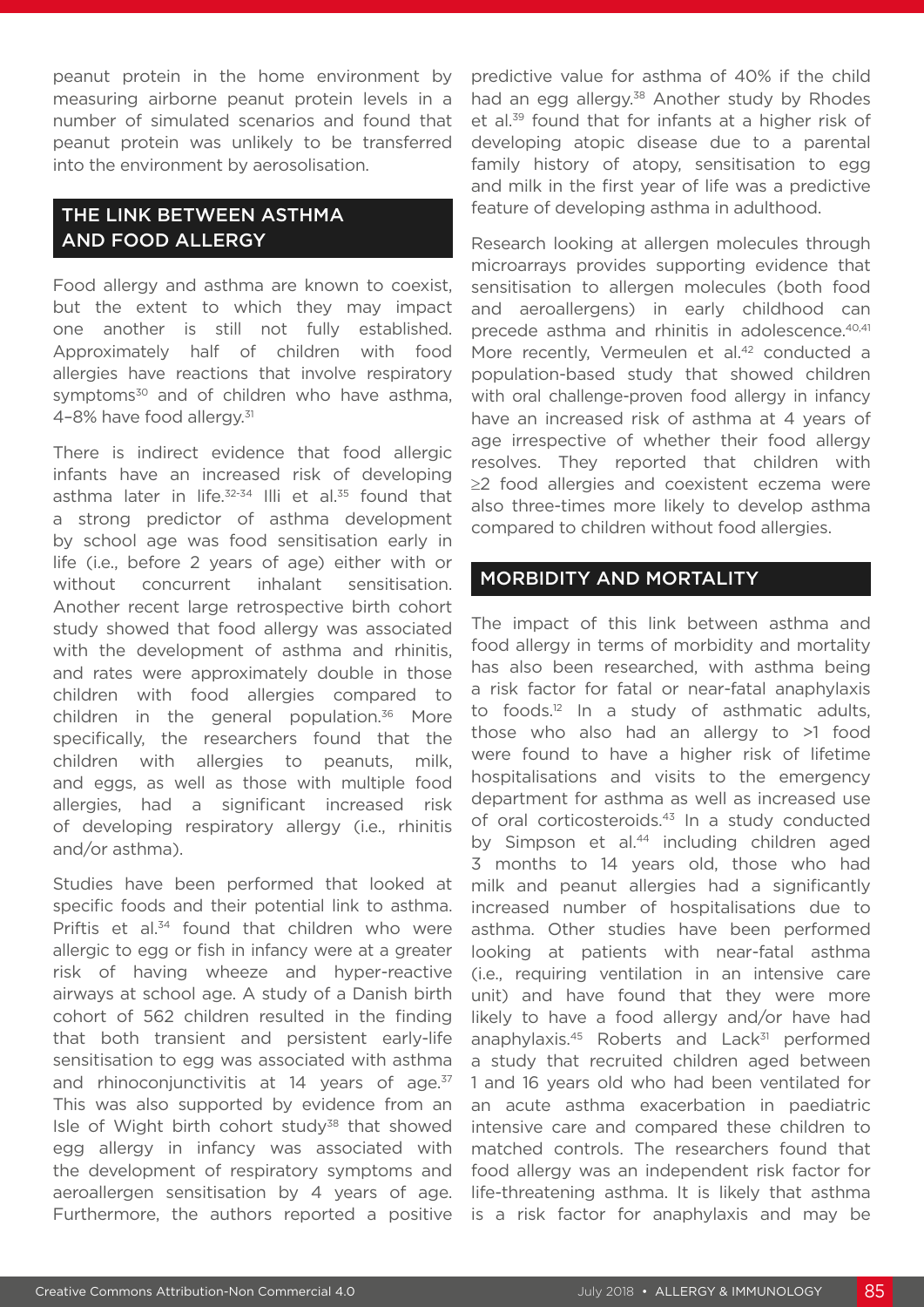associated with poorer outcomes for children with food allergy. A study found that children with cow's milk allergy had a 10-fold greater risk of a severe reaction if they also had asthma.46 More specifically, with regard to actual fatalities, in a cohort of children with peanut allergy, 9% (4/46) of the children died of asthma exacerbation.47,48 Bock et al.47 also performed a series looking at food-related anaphylactic fatalities and reported that the majority of the children had a diagnosis of asthma and, for the most severe reactions, respiratory symptoms were most predominant.

# CLINICAL IMPLICATIONS AND THE EFFECT ON PRACTICE

This close relationship between asthma and food allergies has, therefore, influenced the way in which clinicians approach children with atopy. As in any consultation, clinical history becomes vital in managing these children, especially if there is a clear account of food exposure causing respiratory symptoms in a child diagnosed with asthma. Alongside this, the use of skin prick testing and specific food and aeroallergen IgE-testing may be useful to confirm allergies and identify triggers. The diagnosis of asthma can be complicated because various asthma phenotypes exist;49 however, chronic asthma is largely managed with the use of inhaled short and long-acting beta agonists, inhaled corticosteroids, leukotriene receptor antagonists, and systemic corticosteroids. This takes place alongside regular assessment of symptoms, lung function tests if appropriate, and regular reviews for adherence and compliance to treatment.<sup>50</sup>

If an immediate food allergy is identified, the advice is to avoid the allergen. Patients should be equipped with personalised emergency action plans, which should include the administration of an adrenaline autoinjector in the presence of any signs of anaphylaxis (airway, respiratory, or cardiovascular compromise) in patients with both food allergy and asthma or in those patients who have previously experienced anaphylaxis to any food allergen.51,52 The use of antihistamines in accidental exposure is advised for mild-tomoderate reactions. In an acute emergency presentation of what appears to be lifethreatening asthma, in children with both asthma and food allergies, it is also important

that the diagnosis of anaphylaxis is considered along with the use of intramuscular adrenaline (in conjunction with ongoing medical management of the presentation of an acute exacerbation of asthma). In most circumstances of anaphylaxis there will also be other features of an immediate allergic reaction, such as cutaneous signs that will guide the use of adrenaline if a history of allergen exposure was not forthcoming.

# FUTURE IMPLICATIONS AND AREAS OF RESEARCH

There has been increasing research on the use of immunomodulators in the treatment of allergic diseases, such as the use of monoclonal antibodies. Omalizumab is a monoclonal antibody that selectively binds IgE and has been used in the treatment of allergic asthma.<sup>53</sup> With regard to asthma, omalizumab has been shown to help reduce exacerbation rates, the number of hospitalisations and missed school days, daily rescue medication use, and symptom days.<sup>54</sup> It has also been used in conjunction with allergen immunotherapy, as well as for the treatment of food allergies (i.e., milk, peanut, and egg) in the research setting, with studies showing it may be able to aid in desensitisation to allergic foods but also decrease basophil activation.55-57 Further research into the therapeutic role of immunomodulators in children with both food allergy and asthma is required to better evaluate the safety of use but also the long-term maintenance of tolerance.

### **CONCLUSION**

There is increasing evidence to suggest that food allergies and asthma in children are linked. Children who develop food allergies are at greater risk of developing asthma, and even those infants who outgrow their allergies may have respiratory symptoms that persist and develop into asthma.13,42 Those that have both atopic conditions are at increased risk of severe asthmatic episodes, allergentriggered asthma episodes, and food-induced anaphylaxis. Therefore, clinicians need to be mindful of this associated link in acute presentations of asthma exacerbations or foodinduced anaphylaxis to ensure appropriate treatment is delivered.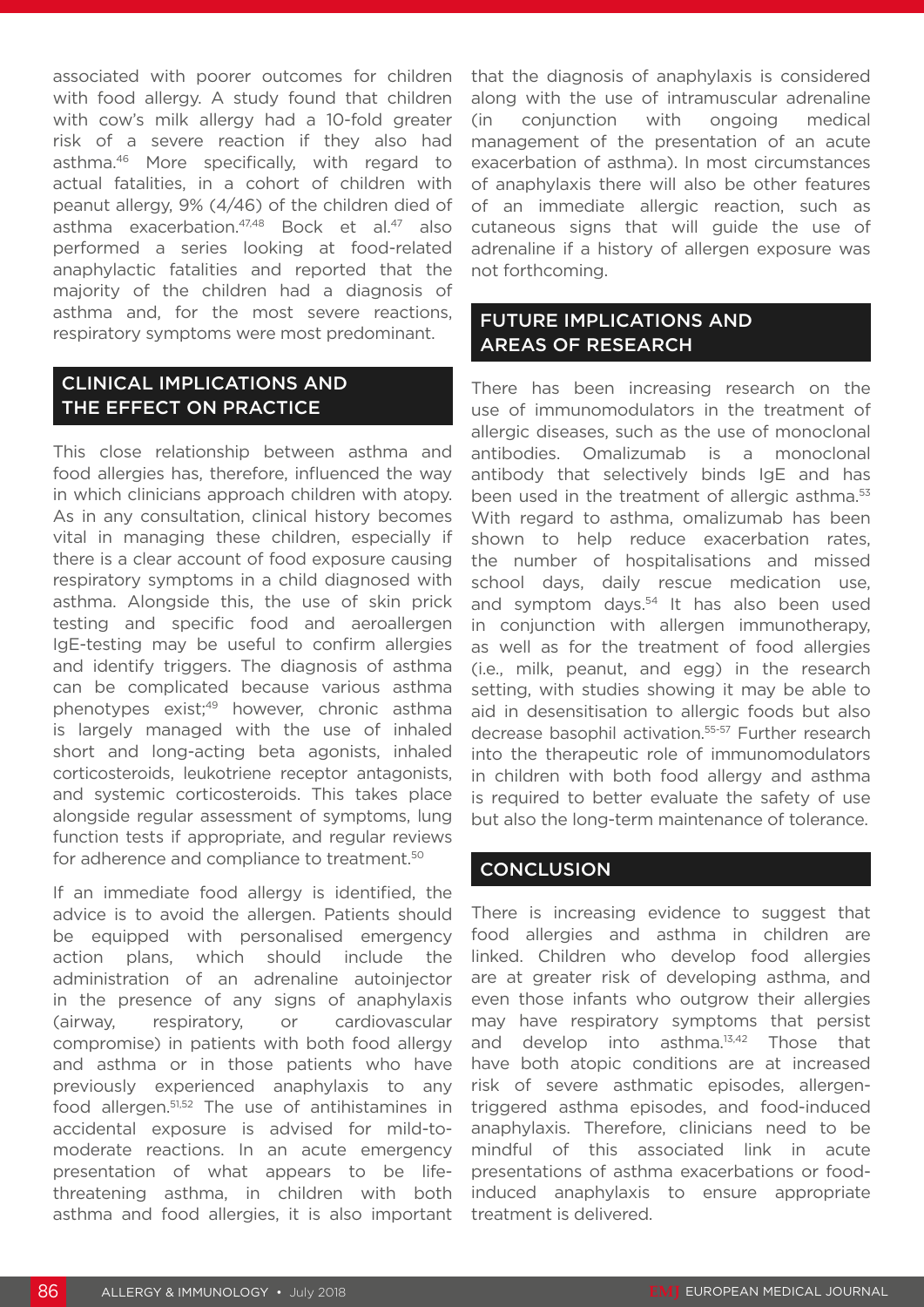#### References

- 1. Tamari M et al. Genome-wide association studies of allergic diseases. Allergol Int. 2013;62(1):21-8.
- 2. Khan SJ et al. Is the atopic march related to confounding by genetics and early-life environment? A systematic review of sibship and twin data. Allergy. 2018;73(1):17-28.
- 3. Shaker M. New insights into the allergic march. Curr Opin Pediatr. 2014;26(4):516-20.
- 4. Anagnostou K et al. The rapidly changing world of food allergy in children. F1000Prime Rep. 2015;7:35.
- 5. Prescott SL et al. A global survey of changing patterns of food allergy burden in children. World Allergy Organ J. 2013;6(1):21.
- Sampson HA et al. Food allergy: A practice parameter update-2014. J Allergy Clin Immunol. 2014;134(5):1016-25.e43.
- Lee S. IgE-mediated food allergies in children: Prevalence, triggers, and management. Korean J Pediatr. 2017;60(4):99-105.
- Turnbull JL et al. Review article: The diagnosis and management of food allergy and food intolerances. Aliment Pharmacol Ther. 2015;41(1):3-25.
- 9. Sampson HA. Update on food allergy. J Allergy Clin Immunol. 2004;113(5):805-19; quiz 820.
- 10. Osborne NJ et al.; HealthNuts Investigators. Prevalence of challenge-proven IgE-mediated food allergy using populationbased sampling and predetermined challenge criteria in infants. J Allergy Clin Immunol. 2011;127(3):668-76.
- 11. Foong RX, Brough H. The role of environmental exposure to peanut in the development of clinical allergy to peanut. Clin Exp Allergy. 2017;47(10):1232-8.
- 12. Kewalramani A, Bollinger ME. The impact of food allergy on asthma. J Asthma Allergy. 2010;3:65-74.
- 13. Peters RL et al.; HealthNuts Study. The prevalence of food allergy and other allergic diseases in early childhood in a population-based study: HealthNuts age 4-year follow-up. J Allergy Clin Immunol. 2017;140(1):145-53.e8.
- 14. Caffarelli C et al. Asthma and food allergy in children: Is there a connection or interaction? Front Pediatr. 2016;4:34.
- 15. Papadopoulos NG et al. International consensus on (ICON) pediatric asthma. Allergy. 2012;67(8):976-97.
- 16. Milgrom H et al. Treatment of childhood asthma with antiimmunoglobulin E antibody (omalizumab). Pediatrics. 2001;108(2):E36.
- 17. Burrows B et al. Association of asthma with serum IgE levels and skin-test reactivity to allergens. N Engl J Med. 1989;320(5):271-7.
- 18. Mrazek DA et al. Prediction of early-onset asthma in genetically at-risk children. Pediatr Pulmonol. 1999;27(2):85-94.
- 19. Oksel C, Custovic A. Development of allergic sensitization and its relevance to paediatric asthma. Curr Opin Allergy Clin Immunol. 2018; 18(2):109-16.
- 20. Lee E et al. Association of atopy phenotypes with new development of asthma and bronchial hyperresponsiveness in schoolaged children. Ann Allergy Asthma Immunol. 2017;118(5):542-50.
- 21. Schoos AM et al. Sensitization trajectories in childhood revealed by using a cluster analysis. J Allergy Clin Immunol. 2017;140(6):1693-9.
- 22. Stoltz DJ et al. Specific patterns of allergic sensitization in early childhood and asthma & rhinitis risk. Clin Exp Allergy. 2013;43(2):233-41.
- 23. Quirce S, Diaz-Perales A. Diagnosis and management of grain-induced asthma. Allergy Asthma Immunol Res. 2013;5(6):348-56.
- 24. Taylor AV et al. Detection and quantitation of raw fish aeroallergens from an open-air fish market. J Allergy Clin Immunol. 2000; 105(1 Pt 1):166-9.
- 25. Roberts G et al. Bronchial challenges with aerosolized food in asthmatic, food-allergic children. Allergy. 2002;57(8):713-7.
- 26. Comstock SS et al. Allergic reactions to peanuts, tree nuts, and seeds aboard commercial airliners. Ann Allergy Asthma Immunol. 2008;101(1):51-6.
- 27. Sicherer SH et al. Self-reported allergic reactions to peanut on commercial airliners. J Allergy Clin Immunol. 1999;104(1):186-9.
- 28. Simonte SJ et al. Relevance of casual contact with peanut butter in children with peanut allergy. J Allergy Clin Immunol. 2003;112(1):180-2.
- 29. Brough H et al. Distribution of peanut protein in the home environment. J Allergy Clin Immunol. 2013;132(3):623-9.
- 30. James JM. Respiratory manifestations of food allergy. Pediatrics. 2003; 111(6 Pt 3):1625-30.
- 31. Roberts G, Lack G. Food allergy and asthma--What is the link? Paediatr Respir Rev. 2003;4(3):205-12.
- 32. Alduraywish SA et al. The march from early life food sensitisation to allergic disease: A systematic review and meta-analyses of birth cohort studies. Allergy. 2016;71(1):77-89.
- 33. Saarinen KM et al. Clinical course and prognosis of cow's milk allergy are dependent on milk-specific IgE status. J Allergy Clin Immunol. 2005;116(4):869-75.
- 34. Priftis KN et al. Asthma symptoms and bronchial reactivity in school children sensitized to food allergens

in infancy. J Asthma. 2008;45(7): 590-5.

- 35. Illi S et al. The pattern of atopic sensitization is associated with the development of asthma in childhood. J Allergy Clin Immunol. 2001;108(5):709-14.
- 36. Hill DA et al. The epidemiologic characteristics of healthcare providerdiagnosed eczema, asthma, allergic rhinitis, and food allergy in children: A retrospective cohort study. BMC Pediatr. 2016;16:133.
- 37. Christiansen ES et al. Early-life sensitization to hen's egg predicts asthma and rhinoconjunctivitis at 14 years of age. Pediatr Allergy Immunol. 2017;28(8):776-83.
- 38. Tariq SM et al. Egg allergy in infancy predicts respiratory allergic disease by 4 years of age. Pediatr Allergy Immunol. 2000;11(3):162-7.
- 39. Rhodes HL et al. Early life risk factors for adult asthma: A birth cohort study of subjects at risk. J Allergy Clin Immunol. 2001;108(5):720-5.
- 40. Wickman M et al. Detection of IgE reactivity to a handful of allergen molecules in early childhood predicts respiratory allergy in adolescence. EBioMedicine. 2017;26:91-9.
- 41. Westman M et al.; Mechanisms for the Development of Allergies Consortium. Early childhood IgE reactivity to pathogenesis-related class 10 proteins predicts allergic rhinitis in adolescence. J Allergy Clin Immunol. 2015;135(5):1199-2016.
- 42. Vermeulen EM et al. Food allergy is an important risk factor for childhood asthma, irrespective of whether it resolves. J Allergy Clin Immunol Pract. 2017. [Epub ahead of print].
- 43. Berns SH et al. Food allergy as a risk factor for asthma morbidity in adults. J Asthma. 2007;44(5):377-81.
- 44. Simpson AB et al. Food allergy and asthma morbidity in children. Pediatr Pulmonol. 2007;42(6):489-95.
- 45. Mitchell I et al. Near-fatal asthma: A population-based study of risk factors. Chest. 2002;121(5):1407-13.
- 46. Boyano-Martínez T et al. Accidental allergic reactions in children allergic to cow's milk proteins. J Allergy Clin Immunol. 2009;123(4):883-8.
- 47. Bock SA et al. Fatalities due to anaphylactic reactions to foods. J Allergy Clin Immunol. 2001; 107(1):191-3.
- 48. Bock SA et al. Further fatalities caused by anaphylactic reactions to food, 2001-2006. J Allergy Clin Immunol. 2007;119(4):1016-8.
- 49. Brand PL et al. Definition, assessment and treatment of wheezing disorders in preschool children: An evidencebased approach. Eur Respir J. 2008;32(4):1096-110.
- 50. British Thoracic Society (BTS)/ Scottish Intercollegiate Guidelines Network (SIGN). British guideline